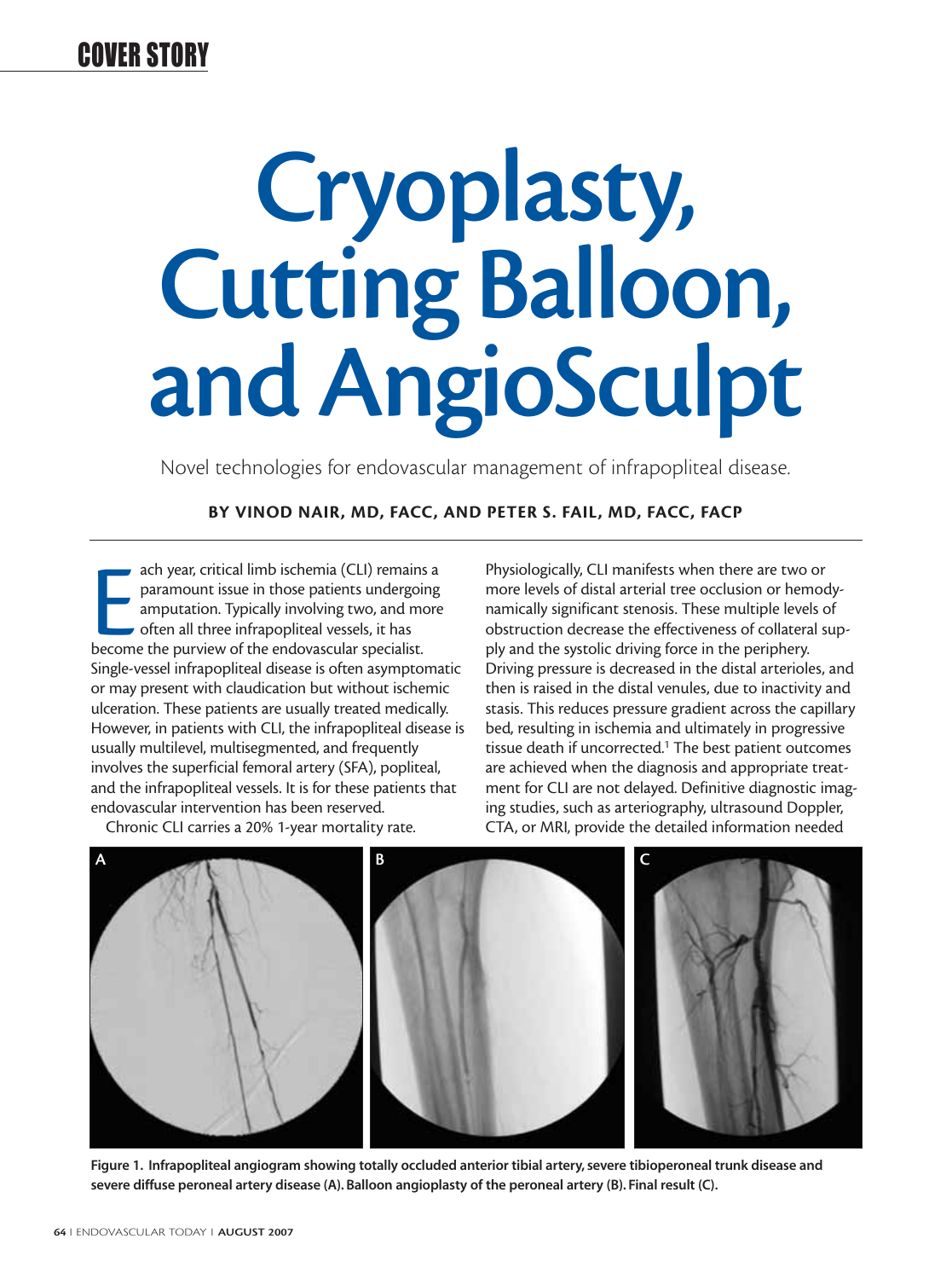to plan revascularization therapy. Patients with ischemic ulcers or gangrene usually have ankle pressure (AP) of <50 mm Hg or toe pressure (TP) of <30 mm Hg. Healing requires an inflammatory response and additional perfusion above that required for supporting intact skin and underlying tissues. The AP and TP levels needed for healing are, therefore, higher than the pressures found in ischemic pain at rest.



**stent and the patent distal femoropopliteal bypass graft (A). Cutting Balloon angioplasty**

**(B). Final result after Cutting Balloon angioplasty (C).**

Transcutaneous oxygen tension measurement (critical level <30 mm Hg) and skin perfusion pressure measurement (critical

level <30 mm Hg) are useful methods to evaluate the microcirculation.2

**MEDICAL THERAPY**

Medical therapy for CLI consists of medications including pentoxifilin.3 Vasodilator prostaglandins PGE1, iloprost have been studied in patients with CLI who are poor candidates for revascularization.<sup>4</sup> In addition, the following therapies are being evaluated, including autologous granulocyte colony-stimulating factor. Angiogenic growth factors (ie, VEGF,<sup>5,6</sup> 5FGF-4,7 intermittent pneumatic compression,<sup>8</sup> and rheopheresis<sup>9</sup>) are currently being evaluated. Prostanoids are the best-studied class of drugs for such applications, but their use is still investigational in the US. Although other medical approaches, such as the use of other vasoactive agents, drugs that treat claudication, or gene-induced angiogenesis, may prove useful, they have not yet demonstrated roles in the treatment of patients with CLI. Depending on the extent of the lesions, transluminal angioplasty of infrapopliteal artery stenoses and occlusions is considered as an effective and safe therapeutic modality to avoid limb loss in diabetics with critical ischemia.10 Adjunctive medical therapy, such as aggressive platelet antagonists, statins and angiotensin-enzyme inhibitors, is paramount in this cohort of patients. After intervention, routine noninvasive surveillance with Doppler scanning has been recommended by some experts.<sup>11</sup>

#### **SURGICAL THERAPY**

Surgical bypass to the infrainguinal and infrapopliteal segments with saphenous vein bypass grafts has a 66% 5-year patency rate and an 80% to 90% limb salvage rate. However, in the absence of adequate venous conduits,

the prosthetic patency rate falls to <50%.12 Advances have been made in the surgical management of CLI; however, open surgical procedures are still associated with significant perioperative complications, including an operative mortality rate of 1.3% to 6%13 and wound infection, as well as myocardial infarction. Dense calcification and absence of suitable distal targets often make a surgical option less viable.

"It is of utmost importance that these patients be followed up postprocedure with a multidisciplinary approach . . . "

The severity of the CLI imposes a multidisciplinary approach. A delay in managing this condition increases the risk of amputation significantly. For most patients, a revascularization procedure, surgical or endovascular, can be considered, because the aim of the treatment is to restore an arterial flux to permit wound healing and relieve pain. Whenever choice is available, endovascular techniques are preferred, because this option is less invasive, it can be done without general anesthesia, and has a reported lower short-term complication rate. The choice between two techniques is never simple and imposes the intervention of a multidisciplinary staff composed of vascular specialists, vascular surgeons, and interventional radiologists. The aim of the medical treatment, while waiting for the revascularization, is to control the pain and the infection, prevent progression of the lesions, and optimize respiratory and cardiac functions.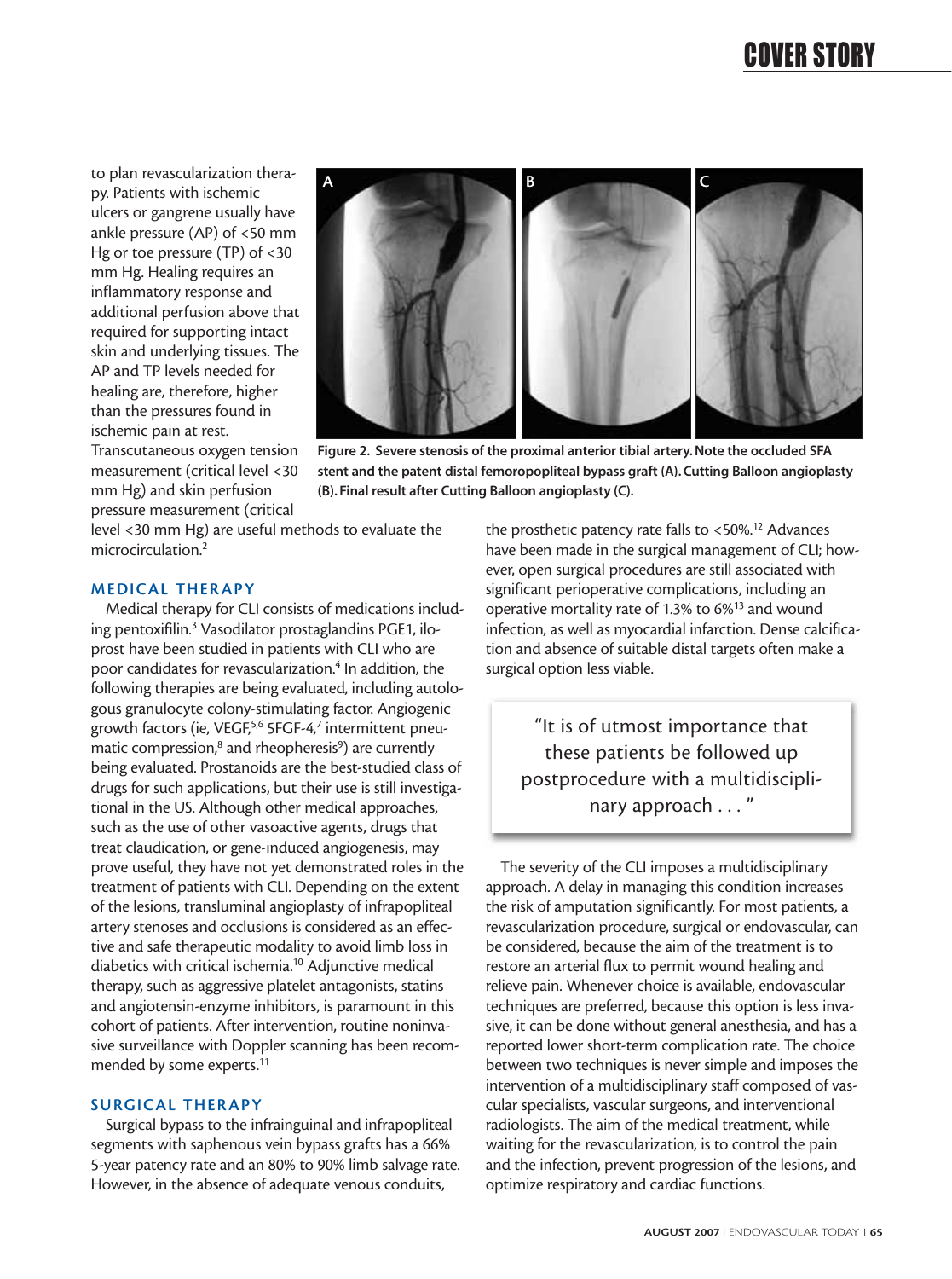#### **ENDOVASCULAR MANAGEMENT**

Invasive management of CLI is directed at re-establishing perfusion and local wound care, including avoiding pressure to the affected limbs, control of infection/osteomyelitis, and debridement. The success of infrapopliteal intervention is not measured by long-term patency, but rather by wound healing, pain relief, and amputation-free survival. Important variables predicting success include the number of vascular levels that are obstructed, the



**Figure 3. Total occlusion of distal SFA (A). Cryoplasty of distal SFA/popliteal artery (B). Final result after Cryoplasty (C).**

patency of the plantar arch, the amount of tissue destruction, the need for debridement or skin grafting, the potential conduit (eg, venous) available, associated comorbidities, and the nutritional status of the patient because tissue healing requires significant caloric intake.14

The recently published Bypass versus Angioplasty in Severe Ischemia of the Leg (BASIL) trial demonstrated that amputation-free survival at 1 year was similar with percutaneous therapy when compared with surgery.15 The same trial also demonstrated that a percutaneous approach was associated with lower 30-day mortality and morbidity rates. There is no doubt that the infrapopliteal arena is a hostile environment for the endovascular specialist. These vessels are typically densely calcified with long segments of disease that can be either occluded or reveal multiple stenosis. They are typically small, ranging from 2.5 mm to 3.5 mm in diameter and frequently have a compromised microvascular run-off as noted by decreased transcutaneous oxygen tension measurement in these patients. The inflow vessels (ie, the iliac, superficial femoral, and popliteal arteries) usually have concomitant stenosis, which may alter the hemodynamic and flow dynamics of these vessels. This imposing anatomy is seen in the setting of associated comorbidities, such as diabetes, renal failure, low cardiac output, and impaired wound healing, compounding the technical demands in revascularizing these patients.

#### **ANGIOPLASTY**

Several nonrandomized prospective and retrospective reviews have shown that the technical success of angioplasty ranges from 86% to 95%,<sup>16-18</sup> with a clinical success rate as high as 95%. These contrast to the poor overall survival of these patients. Survival rates of 75%, 49%, and 33%

have been reported for 1, 3, and 5 years, respectively.<sup>16-18</sup> The results from the BASIL trial, although not exclusively infrapopliteal showed that balloon angioplasty was not significantly different from bypass surgery in preventing amputation, but that angioplasty was superior to bypass surgery on secondary endpoints such as the length of hospital stay (Figure 1). In select patients with long diffuse stenosis, balloon angioplasty may provide a durable result, culminating in wound healing and amputation-free survival.

Because of the aforementioned hostile environment, plain-old balloon angioplasty is frequently faced with inadequate dilatation of the densely fibrotic and calcified stenosis. Two variations on the same theme have become available: Cutting Balloon (Boston Scientific Corporation, Natick, MA) and AngioSculpt (Angioscore, Inc., Freemont, CA).

#### **CUTTING BALLOON**

The Cutting Balloon was originally introduced for coronary intervention. Given the similar diameter of coronaries and infrapopliteal vessels, it was a logical extension. This balloon has microsurgical blades, called *atherotomes*, mounted to its surface to score the lesion, allowing the noncompliant balloon to dilate the stenosis gently (Figure 2). A 1-year limb salvage rate of 85.9% was reported by Ansel in 73 patients undergoing peripheral interventions utilizing a Cutting Balloon, with a low adjunctive stenting rate of 20% for severe dissection and inadequate dilatation.<sup>19</sup> The Cutting Balloon has also been reported to be superior to plain-old balloon angioplasty in peripheral arterial bypass graft stenosis.<sup>20</sup>

AngioSculpt recently received FDA-marketing clearance for balloon dilatation of lesions in the